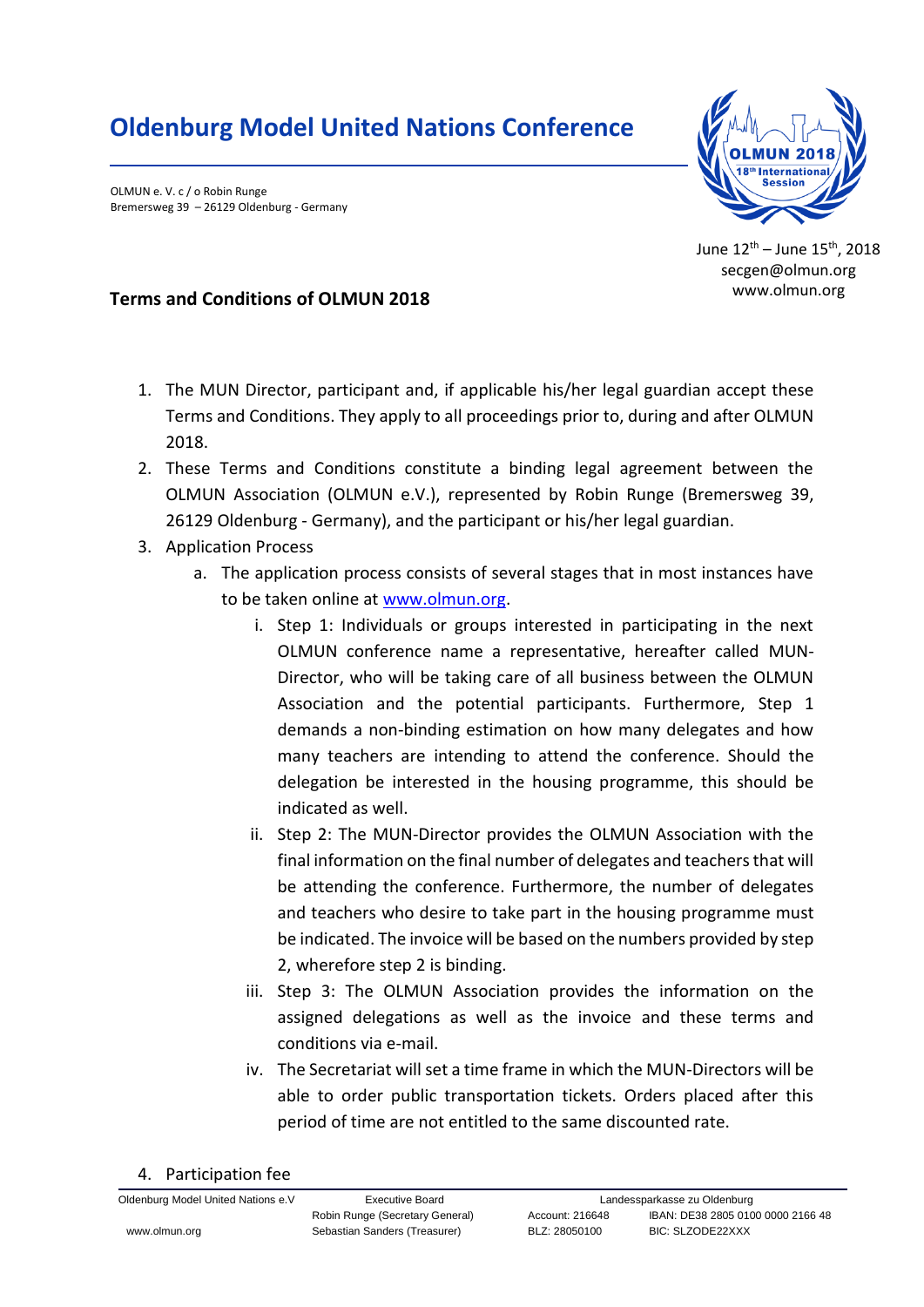

- a. Amount
	- i. The fee is 30 Euro for each delegate and teacher, based on the number of delegates and teachers indicated on Form II.
- b. Discounts
	- i. Teacherdiscount
		- 1. One teacher per group is free of charge.
	- ii. Staff discount
		- 1. Staffs are students who support the Orga Team. They are free of any charge.
	- iii. Need-based discount
		- 1. The OLMUN Association may decide to grant discounts from the participation fee upon request by the MUN-Director.
- c. Invoice
	- i. The invoice will be emailed and must be paid in full without any unauthorized reductions. Only groups that have paid the full amount before the beginning of the OLMUN conference will be permitted to attend the conference.
- 5. Refunds
	- a. There will not be any refunds for cancellations of individual delegates or teachers.
	- b. Delegations cancelling their participation until six weeks prior to the first day of the conference will receive a 50% refund on the participation fee.
	- c. Full refunds on the participation fee will be granted only if the OLMUN Association cannot offer housing to those who have applied for the housing programme, if this failure results in the group's inability to attend the conference.
	- d. There will not be any refunds on public transportation tickets.
	- e. The OLMUN Association will not refund any expenses for groups or individuals who have applied for the OLMUN conference but face difficulties including but not limited to:
		- i. Visa related issues.
		- ii. Expulsion from the conference due to failure to follow instructions by the OLMUN Association's representatives or host families.
- 6. Housing programme
	- a. Legible applicants
		- i. Only groups from foreign countries or international / foreign schools may apply for the housing programme. All individuals staying in host families should be at least 15 years old. Exceptions may be granted upon request.
		- ii. The OLMUN Association may decide to grant requests for participation in the housing programme from other groups.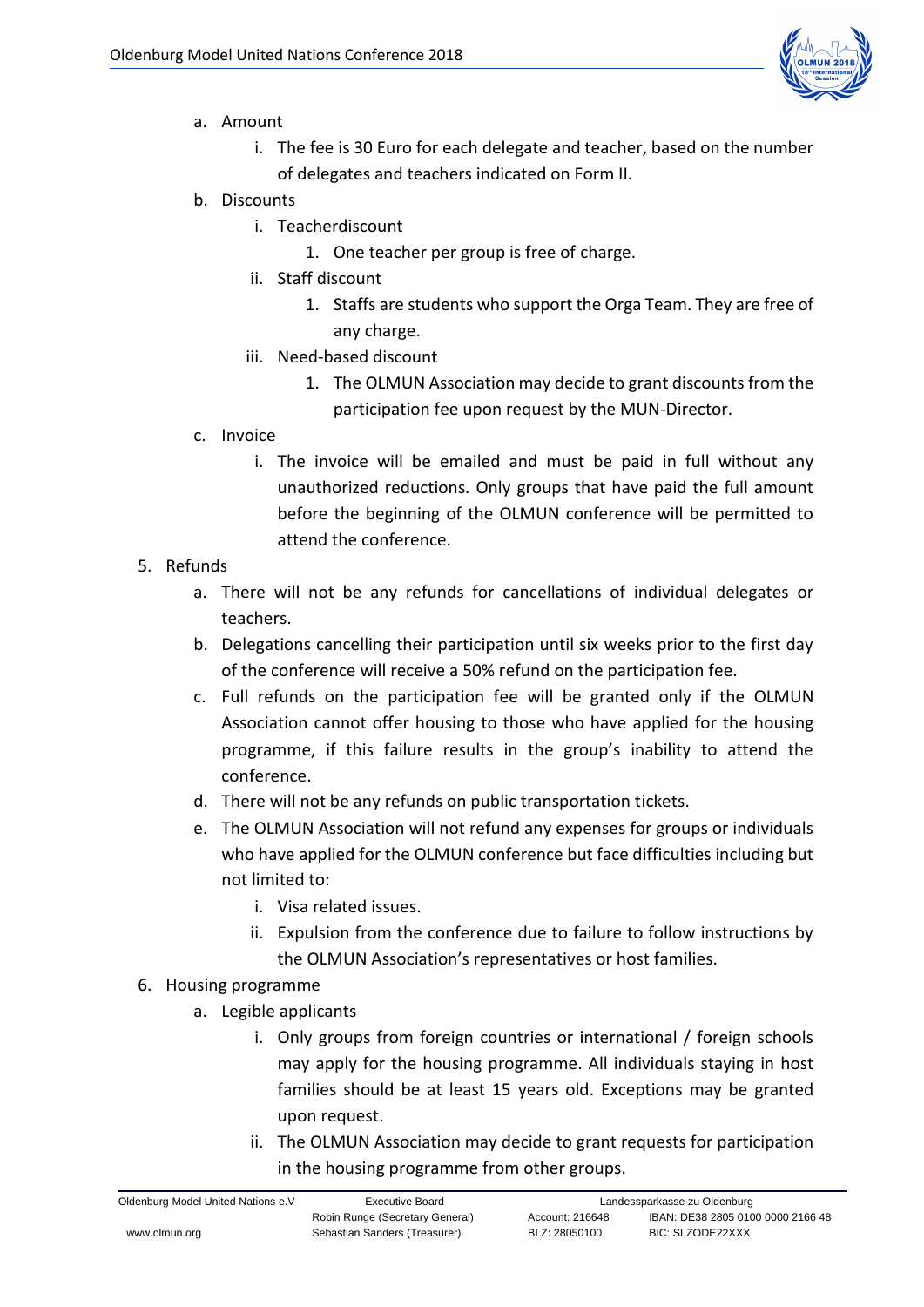

- b. Cancellation
	- i. The OLMUN Association may cancel the housing programme at any time due to a lack of host families.
- c. Staying in host families
	- i. Individuals staying with host families will receive breakfast, and, if they are at home at a reasonable point of time, dinner, as well as a proper place to sleep.
	- ii. Individuals staying in host families must follow rules set by their respective host families and legal requirements (especially with regard to smoking and drinking) at all times. Failure to do so may result in the removal from the host family.
		- 1. In such a case, the person may be sent home at the expense of the individual's legal guardians. Such measures would be coordinated with the individual's MUN-Director.
	- iii. Neither the OLMUN Association nor the host families assume any responsibility for participants staying with host families.
- d. Fees
	- i. There is no fee for staying in the housing programme.
- e. Public transportation tickets
	- i. Individuals staying with host families must order public transportation tickets.
- 7. Public transportation tickets
	- a. Public transportation tickets are provided at a discounted rate.
	- b. Public transportation tickets are valid for the days of the conference only.
	- c. Individuals holding public transportation tickets are responsible for following regulations made by the public transportation providers, such as but not limited to additional charges for express trains or night busses.
- 8. Privacy policy
	- a. By applying to the OLMUN conference, MUN-Directors and delegates, or their legal guardians, agree that their personal data will be used for the purposes of the OLMUN conference they have applied for, as well as for the invitations for the following conferences.
	- b. Personal data may be processed by designated members of the OLMUN Association's team.
	- c. Names, e-mail addresses and delegations represented may be published for the purpose of preparatory activities to all committee members, unless individuals object.
	- d. MUN-Directors' names, email addresses, schools and countries of residence may be published in a list of contact among the MUN-Directors taking part in the conference.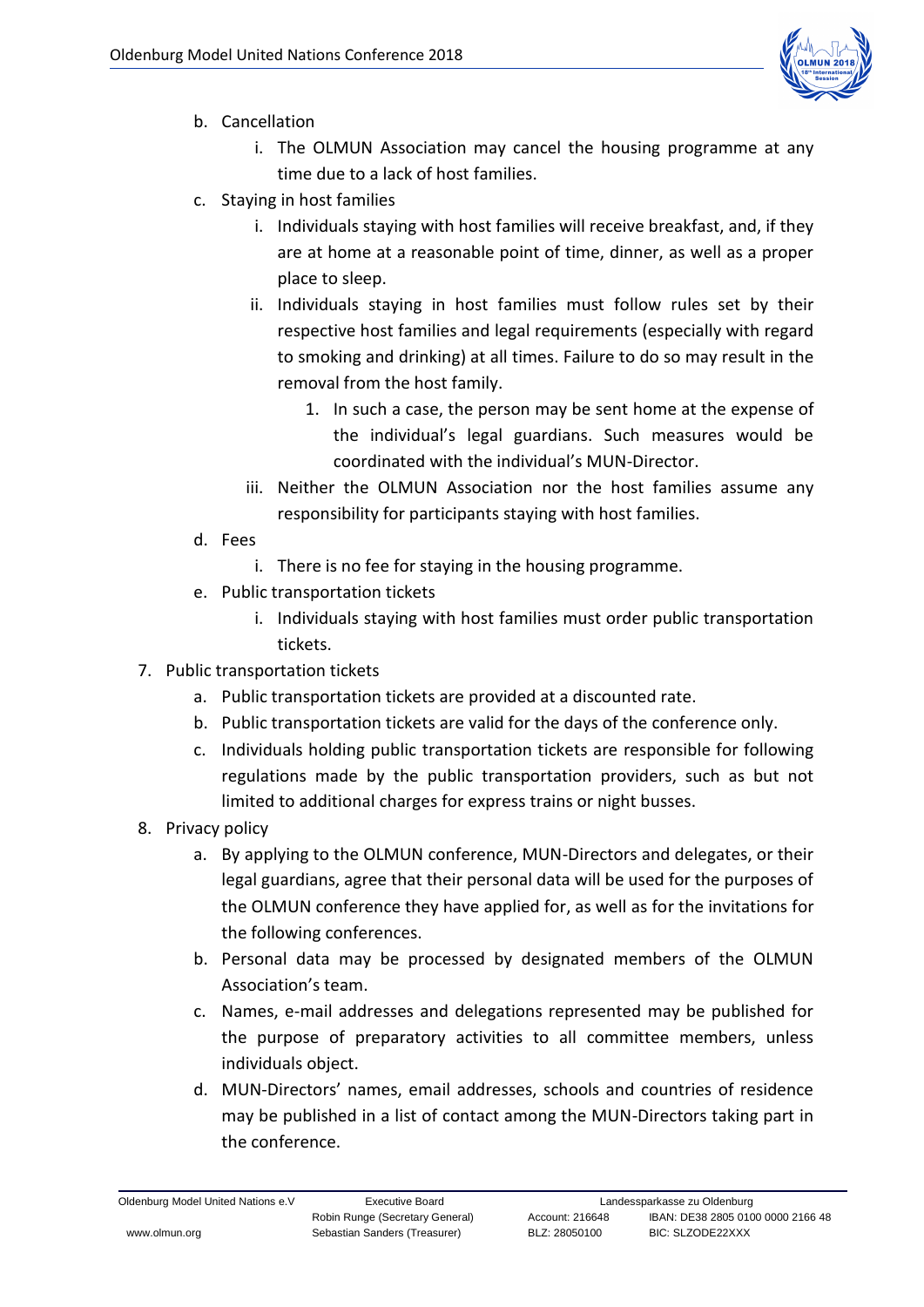

- e. The OLMUN Association will not forward any personal data to non-participants, except the names and countries of origin / nationalities of participants.
- f. All personal data will be deleted one year after the OLMUN conference.
- g. Individuals may contact the OLMUN Association at any time in order to have their personal data deleted. However, personal data will be kept until all rightful financial claims of the OLMUN Association have been satisfied.
- h. All MUN-Directors and participants agree that the OLMUN Association, journalists and other accredited individuals or companies may take pictures and conduct audio and video recordings at OLMUN and any of OLMUN related activities, and that these recordings may be used for OLMUN related purposes, such as but not limited to public relations activities. Additionally, any written documents created during the process of preparation or actual conference participation for the purpose of the conference may be used by the OLMUN Association for the same purposes.
- 9. Additional responsibilities
	- a. The MUN-Director must provide each individual of the group, or its legal guardians, with a copy of these Terms & Conditions, Privacy Policy and obtain a signature from each individual or its legal guardian, indicating their acceptance of these Terms & Conditions. The signed copies must reach the OLMUN Association at least fourteen days prior to the conference by mail or fax.
	- b. All participants must follow these rules and instructions given by the OLMUN Association's representatives at all times. Failure to do so may result in expulsion from the conference and all conference-related activities.
	- c. All participants must ensure that they are covered by proper insurances at the time of any OLMUN activities.
- 10. All participants, or their legal guardians, accept that the OLMUN Association does not assume any liability for minor participants.
- 11. All participants are allowed to take part in OLMUN social activities even if they take place after midnight.
- 12. The OLMUN Association is not responsible for ensuring that participants return to their accommodation sites after any OLMUN activities.
- 13. The language of OLMUN is English. All legal disputes will be conducted under German law and through the courts of the City of Oldenburg or its superior German courts.